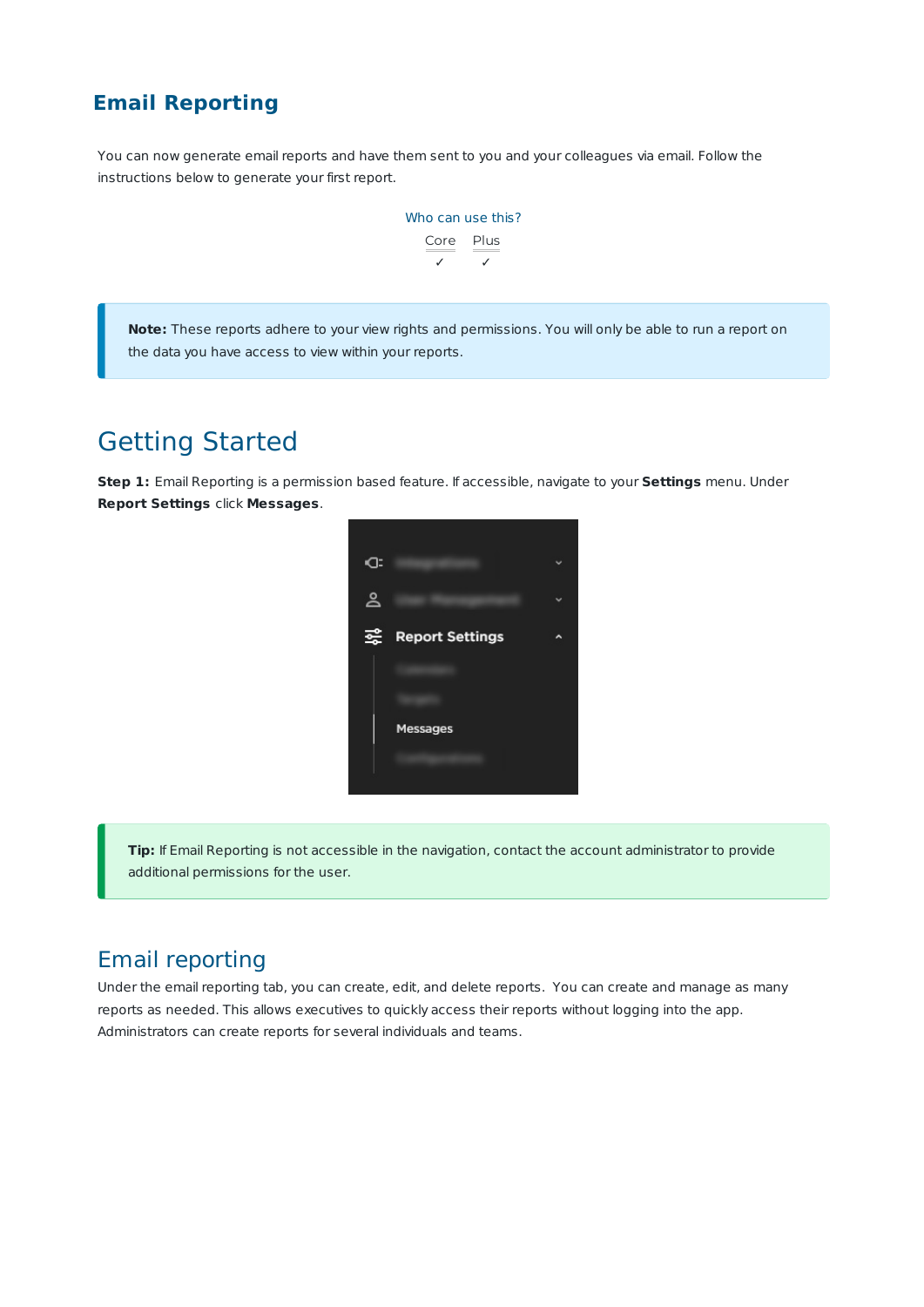| Messages                                        |                                                                                         |                                   |                      |  |  |
|-------------------------------------------------|-----------------------------------------------------------------------------------------|-----------------------------------|----------------------|--|--|
| <b>Email reporting</b><br>Slack<br>Admin alerts | Personal settings                                                                       |                                   |                      |  |  |
| <b>Email Reporting</b>                          |                                                                                         |                                   | <b>Create report</b> |  |  |
|                                                 | Generate a one-time or recurring email report for easy distribution and offline viewing |                                   |                      |  |  |
| Search by report name<br>Q                      |                                                                                         |                                   |                      |  |  |
|                                                 |                                                                                         |                                   |                      |  |  |
| EMAIL REPORT NAME C                             | ENABLE REPORT ♦                                                                         | SCHEDULE $\Diamond$               |                      |  |  |
| <b>Pluralsight Skills</b>                       |                                                                                         | Weekly (Monday at 8am US/Pacific) |                      |  |  |
| <b>Pluralsight Flow</b>                         | One-time                                                                                | One time                          |                      |  |  |

To create a report, click the **Create report** button and fill in the report information. Once you create a report, it will be listed under the email reporting tab.

To edit an existing report, click the report's name and change the report information.

To delete a report, click the delete icon on the far right beside the report.

Below, we walk you through the create report process.

### Selecting the metrics

The first section on the create report page is **email report metrics**. Select the metrics you want in your analysis.

| <b>Email report metrics</b>                          |          |                            |          |                            |          |                            |          |
|------------------------------------------------------|----------|----------------------------|----------|----------------------------|----------|----------------------------|----------|
| Select the metrics you'd like to use in your report. |          |                            |          |                            |          |                            |          |
| <b>Code Fundamentals</b>                             |          | <b>Submit Fundamentals</b> |          | <b>Review Fundamentals</b> |          | <b>PR Resolution</b>       |          |
| Select one or more metrics                           | $\times$ | Select one or more metrics | $\times$ | Select one or more metrics | $\times$ | Select one or more metrics | $\times$ |
| SELECTED METRICS                                     |          |                            |          | <b>SELECTED METRICS</b>    |          | <b>SELECTED METRICS</b>    |          |
| <b>Coding Days</b>                                   | $\times$ | Responsiveness             | l v      | No metrics selected.       |          | No metrics selected.       |          |
| <b>Commits per Day</b>                               | ×        | <b>Comments Addressed</b>  |          |                            |          |                            |          |
|                                                      |          | Receptiveness              |          |                            |          |                            |          |
|                                                      |          | <b>Unreviewed PRs</b>      | l v      |                            |          |                            |          |

### Filters

In the **Filters** section you will select what level of data you want to view and the date range.

#### **Report depth : organization or team level**

You can select up to three teams for your report. Use the Report bundling drop down menu to select how to send out your reports. You can choose to:

- send teams with org data (one Email Report).
- send all teams together in one email (one email that includes all team level data).
- send teams individually (multiple emails based on the total number of teams selected).

**Note:** When selecting three teams, each team report will have to be sent as an individual email.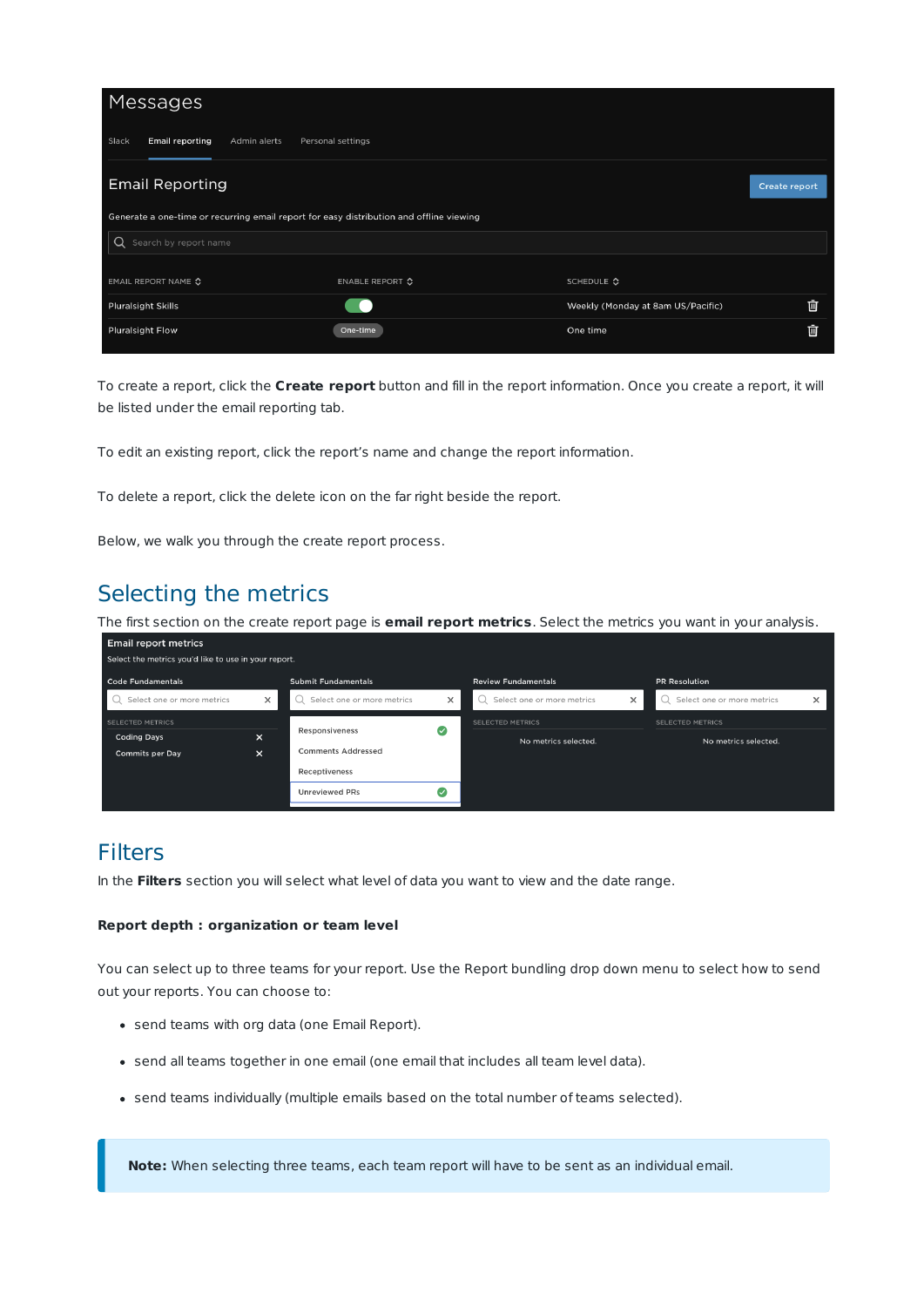**Example 1:** In this example, **Send all teams together** is selected as the report bundling option. The Org level metrics go out in one email report. Both "Engineers" and "Product" level metrics go out as separate reports.

|              | <b>Filters</b>                                                                                       |  |                      |              |  |
|--------------|------------------------------------------------------------------------------------------------------|--|----------------------|--------------|--|
|              | Filter your report by depth and date range. All data will be scoped to the filters you select below. |  |                      |              |  |
|              | Report depth                                                                                         |  |                      |              |  |
| $\checkmark$ | Org (Summary with org level metrics only)                                                            |  |                      |              |  |
| $\checkmark$ | Team (Metrics for each team)                                                                         |  |                      |              |  |
|              | <b>Engineers</b>                                                                                     |  | Include nested teams | $\times$     |  |
|              | Product                                                                                              |  | Include nested teams | $\times$     |  |
|              | Add team                                                                                             |  |                      |              |  |
|              | Report bundling                                                                                      |  |                      |              |  |
|              | Send all teams together                                                                              |  |                      | $\checkmark$ |  |
|              | Date ranges                                                                                          |  |                      |              |  |
|              | Last quarter                                                                                         |  |                      |              |  |
|              | Add a date range                                                                                     |  |                      |              |  |

**Example 2:** When **Send teams with org email** is selected, Org level metrics and the teams' data are visible in the same Email Report.

| Report bundling           |  |
|---------------------------|--|
| Send teams with org email |  |
|                           |  |

**Example 3:** When **Send teams individually** is selected,, each team is sent as an individual report.



### **Selecting date ranges**

You can select up to two different date ranges to view in your reports. Select the date range you wish to view from the drop down menu.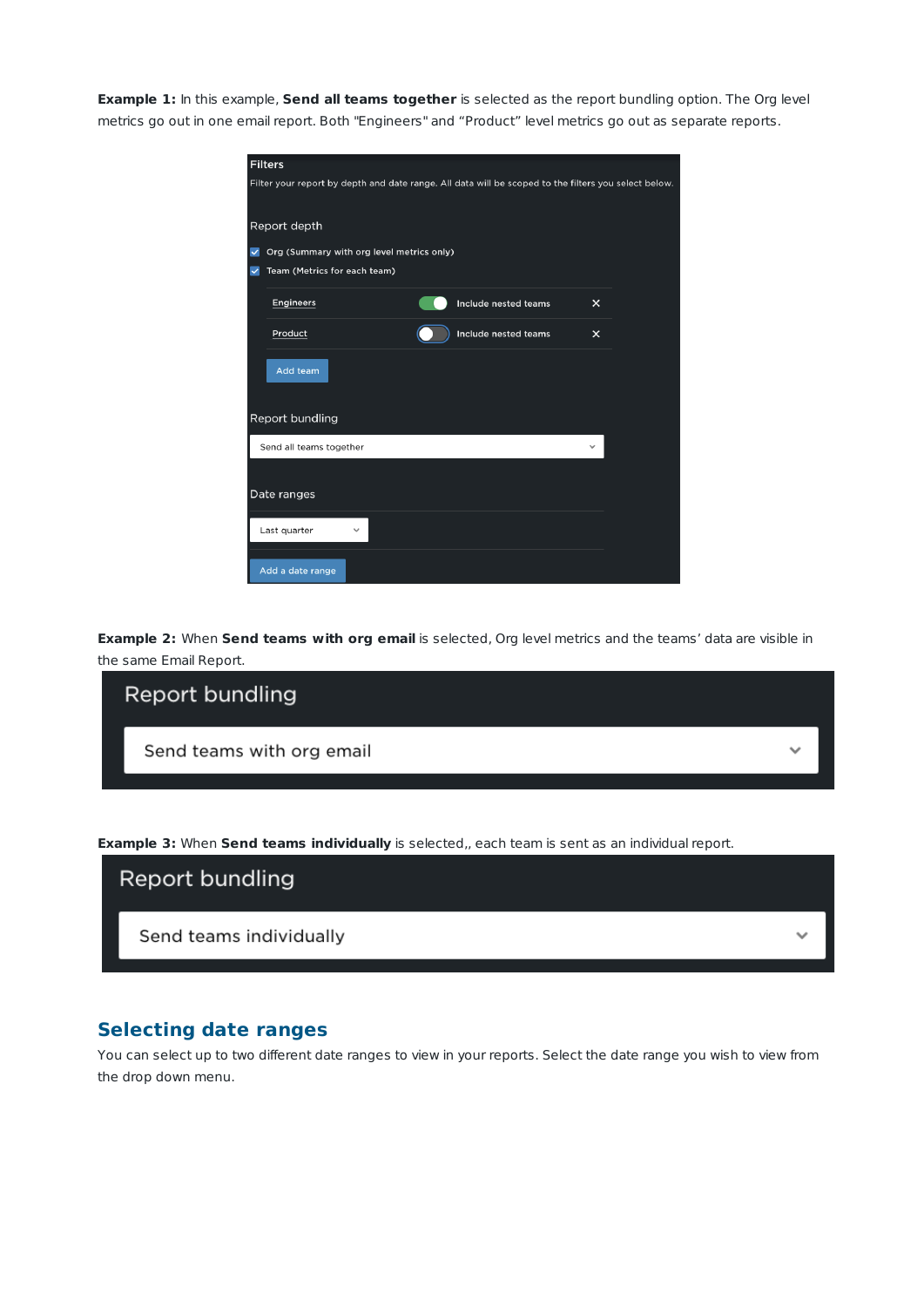| Date ranges      |              |   |
|------------------|--------------|---|
| Trailing 14 days | $\checkmark$ | x |
| Last month       | $\checkmark$ | x |
| Trailing 14 days |              |   |
| Last month       |              |   |
| Trailing 30 days |              |   |

## **Delivery**

In this section you will need to indicate who the report should be sent to and the delivery frequency.

### **Recipients**

Add in as many email addresses (comma separated) as you would like. You do not need to input your own email address. Any report you generate will automatically be sent to the account's primary email address.

| <b>Delivery</b>                                                                                                         |  |  |  |
|-------------------------------------------------------------------------------------------------------------------------|--|--|--|
| Reports can take up to one hour to be created. When the report is complete it will be sent to the list below via email. |  |  |  |
| Email recipients (comma separated)                                                                                      |  |  |  |
| emailexample1@example.com, emailexample2@example.com,                                                                   |  |  |  |
|                                                                                                                         |  |  |  |
|                                                                                                                         |  |  |  |
|                                                                                                                         |  |  |  |

### **Delivery**

In the **Delivery** section, you can create a schedule and delivery cadence for your reports.

In the **Delivery time** dropdown, select **ASAP** or **Schedule**. **Schedule** allows you to set the date, time zone, and frequency of report delivery. Use the **Enable** toggle to enable or disable the delivery schedule at any time.

| <b>Delivery</b>                                           |
|-----------------------------------------------------------|
| Choose when you'd like recipients to receive this report. |
| Delivery time                                             |
| <b>ASAP</b><br>ě                                          |
| Reports may take up to one hour to process.               |
| <b>Recipients</b>                                         |
| Add email addresses (comma separated)                     |
|                                                           |
|                                                           |
|                                                           |
|                                                           |
|                                                           |
|                                                           |